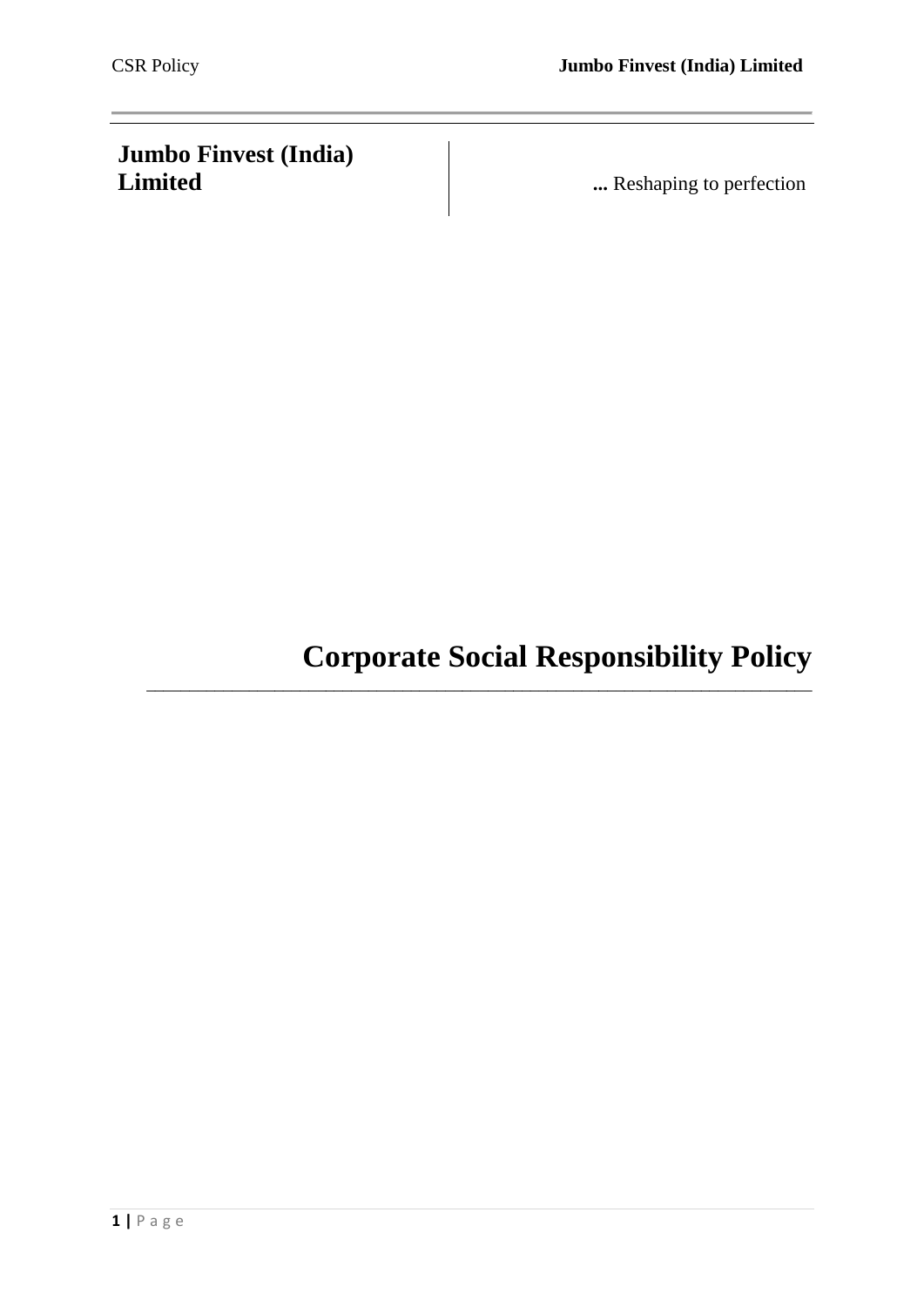# Table of Contents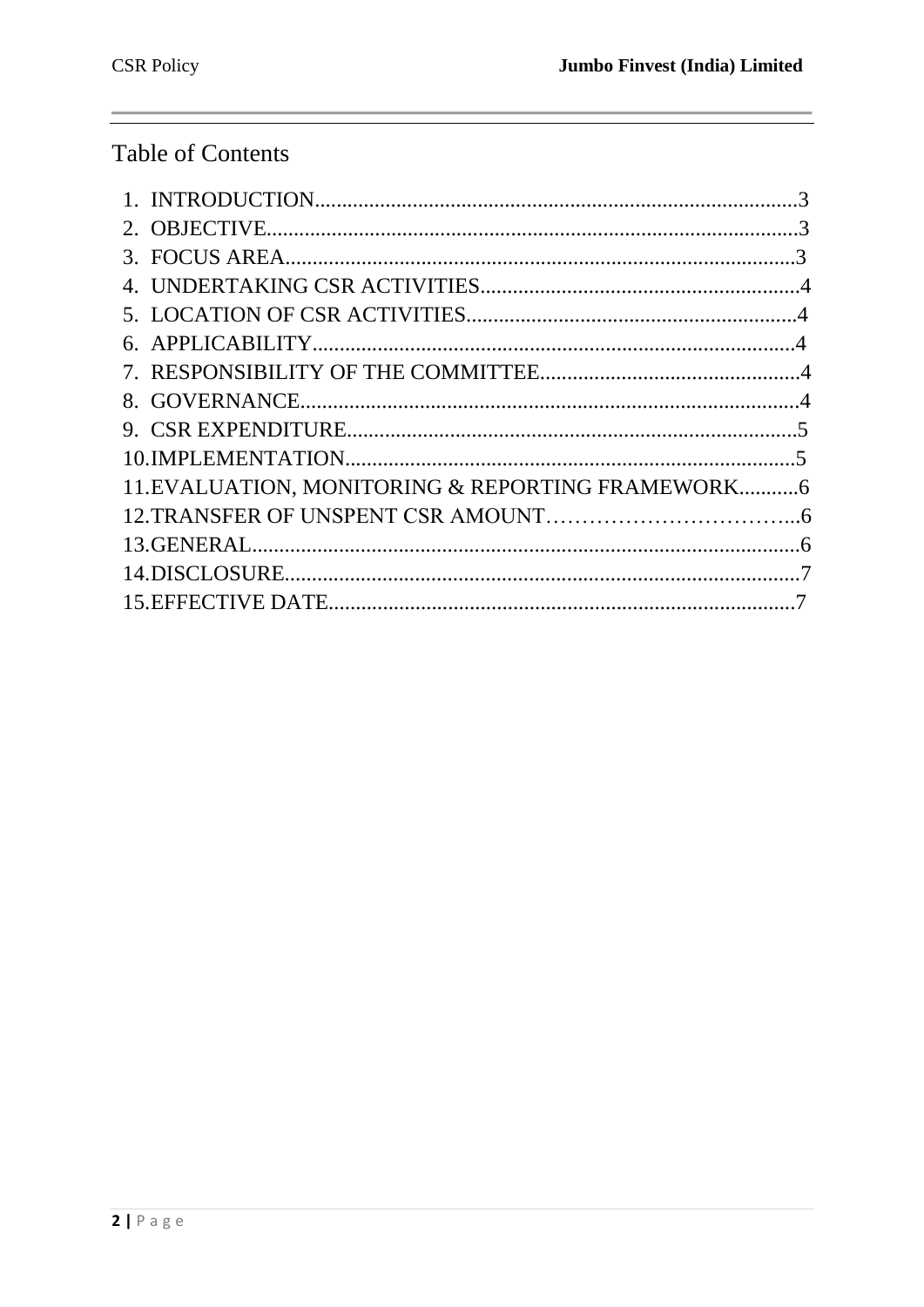# **1. INTRODUCTION**

**Jumbo Finvest (India) Limited** (hereinafter referred to as **the company**) has adopted **Corporate Social Responsibility** (**CSR**) initiatives with its overall commitment to maintaining the highest standards of business performance. We recognize that our business activities have direct and indirect impact on the society. The company works towards improving education, supporting primary education, through the Veena Memorial SSEEWA (Society for Social, Educational & Economic Welfare Activities) Society. The Company's focus has always been to contribute to the sustainable development of the society and environment, and to make our planet a better place for future generations.

# **2. OBJECTIVE**

Jumbo CSR policy intends to:

- Create economic value and to actively contribute toward the development of a sustainable society by taking up projects for the common good through responsible business practices and good governance.
- Embrace responsibility for the Company's actions and encourages a positive impact through its activities on environment, communities, stakeholders and the society.

#### **3. FOCUS AREAS**

In accordance with the requirements under the Companies Act, 2013, Jumbo CSR activities will focus on:

- **EDUCATION:** Adopting Institutions, promoting education, and employmentenhancing vocational skills especially among children, and livelihood enhancement projects; monetary contributions to academic institutions for establishment infrastructure with the objective of assisting students in their studies.
- **ENVIRONMENTAL SUSTAINABILITY:** Ensuring environmental sustainability, ecological balance, protection of flora and fauna, animal welfare, agro-forestry, conservation of natural resources and maintaining the quality of soil, air and water.
- **RURAL DEVELOPMENT:** Strengthening rural areas by improving accessibility, housing, drinking water, sanitation, power and livelihoods, thereby creating sustainable villages.
- **HUNGER, POVERTY, MALNUTRITION AND HEALTH:** Eradicating extreme hunger, poverty and malnutrition, promoting preventive healthcare and sanitation and making available safe drinking water.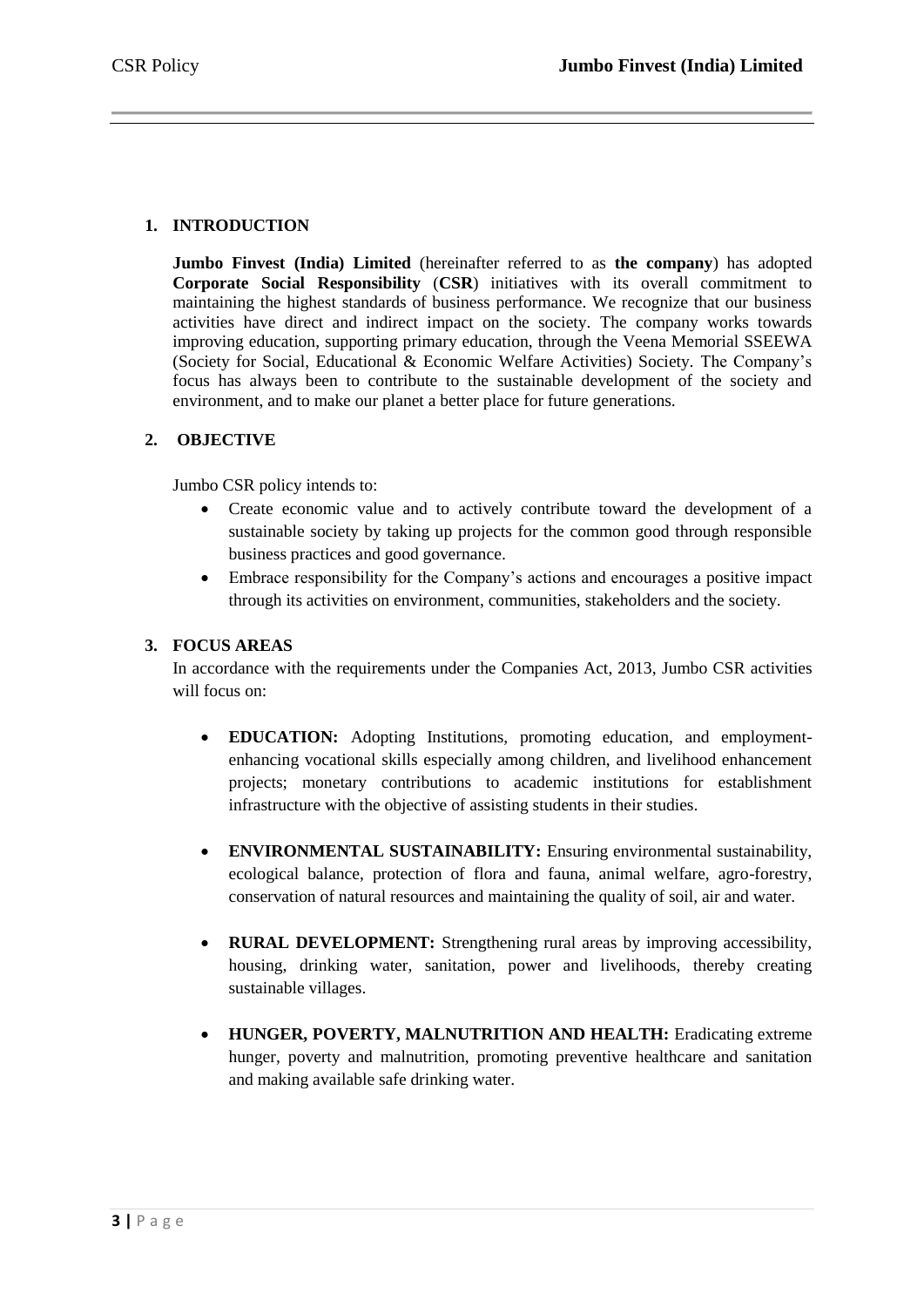# **4. UNDERTAKING CSR ACTIVITIES**

Jumbo will undertake its CSR activities, approved by the CSR Committee, through any entity or organisation as approved by the CSR Committee.

The surplus arising out of the CSR activities, projects or programs shall not form part of the business profit of the Company.

# **5. LOCATION OF CSR EFFORTS**

The CSR Committee will decide on the locations for CSR activities.

# **6. APPLICABILITY**

- Company's Corporate Social Responsibility ("CSR") policy has been developed pursuant to Section 135 of the Companies Act 2013 and relevant rules prescribed therein ("Act").
- The Policy lays down the criteria for identifying programmes eligible for financial assistance and for determining the quantum of assistance in relation with such programmes.

#### **7. RESPONSIBILITIES OF THE COMMITTEE**

The responsibilities of the CSR Committee include:

- Formulating and recommending to the Board of Directors the CSR Policy and including activities to be undertaken,
- Recommending the amount of expenditure for the CSR activities, and
- Monitoring CSR activities from time to time.

#### **8. GOVERNANCE**

The Company through a registered trust or a registered society can undertake CSR activities as per the provisions of the Companies Act, 2013. Accordingly the company or such other entity will work closely with and support the Board and the CSR Committee in implementing CSR activities of the Company. The company or such other entity will assist the CSR Committee in identifying the areas of CSR activities, programs and execution of initiatives as per defined guidelines. The company or such other entity will also assist the Board and the CSR Committee in reporting the progress of deployed initiatives and in making appropriate disclosures on a periodic basis.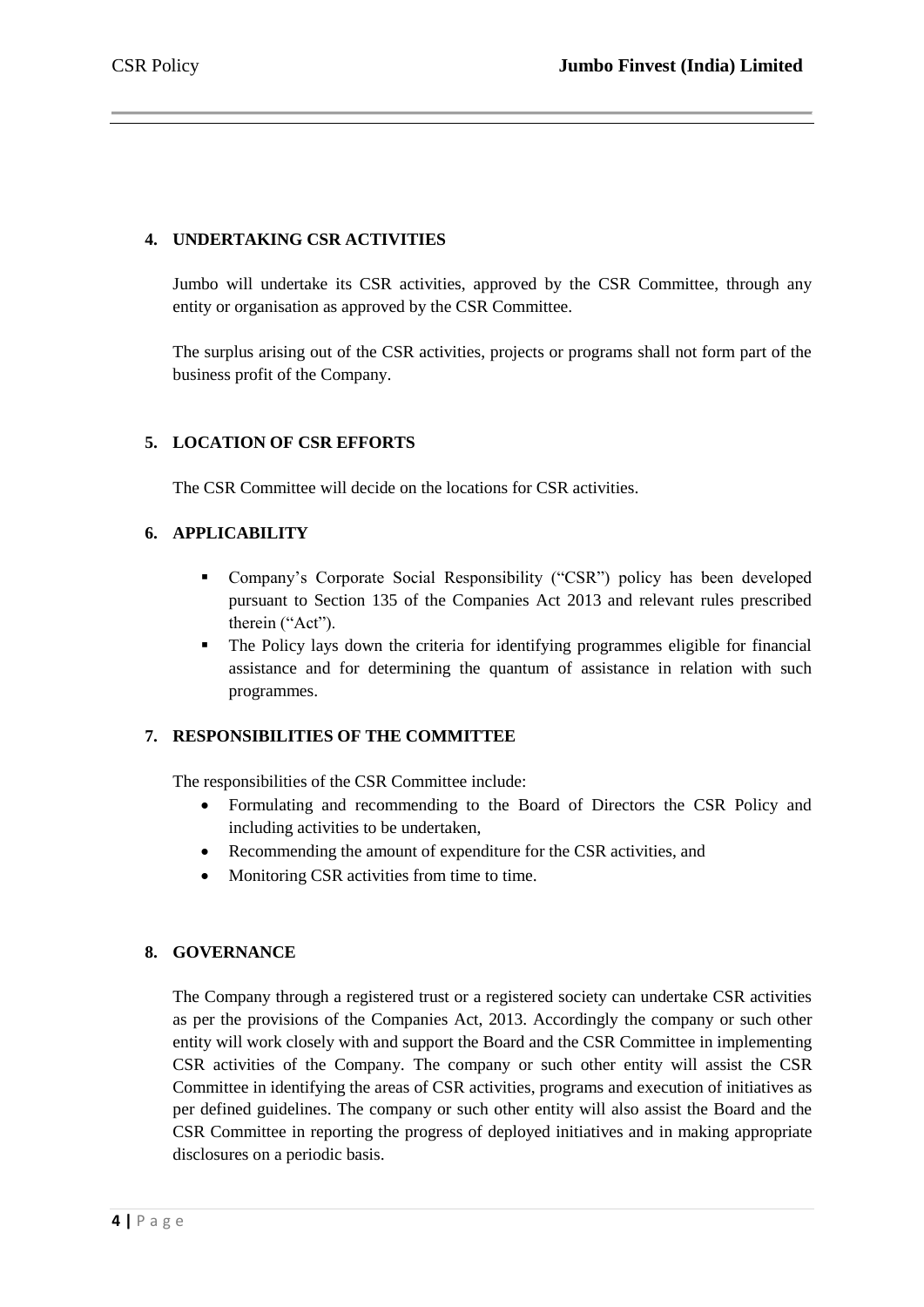# **9. CSR EXPENDITURE**

- CSR expenditure will include all expenditure, direct and indirect, incurred by the Company on CSR Programmes undertaken in accordance with the approved CSR Plan.
- Moreover, any surplus arising from any CSR Programmes shall be used for the same project or shall be transferred to the Unspent CSR Account and spent in pursuance of CSR policy and annual action plan of the company or transfer such surplus amount to a Fund specified in Schedule VII, within a period of six months of the expiry of the financial year.
- Accordingly, any income arising from CSR Programmes will be netted off from the CSR expenditure and such net amount will be reported as CSR expenditure.

# **10. IMPLEMENTATION**

The Company's CSR programmes will be identified and implemented according to this policy. The Company will ensure every programme has:

- a. Clearly defined objectives consistent with this policy.
- b. A system for monitoring actual spending by the grantees.
- c. Impact assessment
- d. A reporting framework and system in alignment with the Act

The company will implement its CSR programs on its own or through eligible third parties.

Project activities identified under CSR are to be implemented by the company itself or through:

- a) A company established under Section 8 of the Act or a registered public trust or a registered society, registered under Section 12A and 80 G of the Income Tax Act, 1961 (43 of 1961), established by the company, either singly or along with any other company, or
- b) A company established under Section 8 of the Act or a registered trust or a registered society, established by the Central Government or State Government; or
- c) Any entity established under an Act of Parliament or a State legislature; or
- d) A company established under Section 8 of the Act, or a registered public trust or a registered society, registered under Section 12A and 80 G of the Income Tax Act, 1961, and having an established track record of at least three years in undertaking similar activities.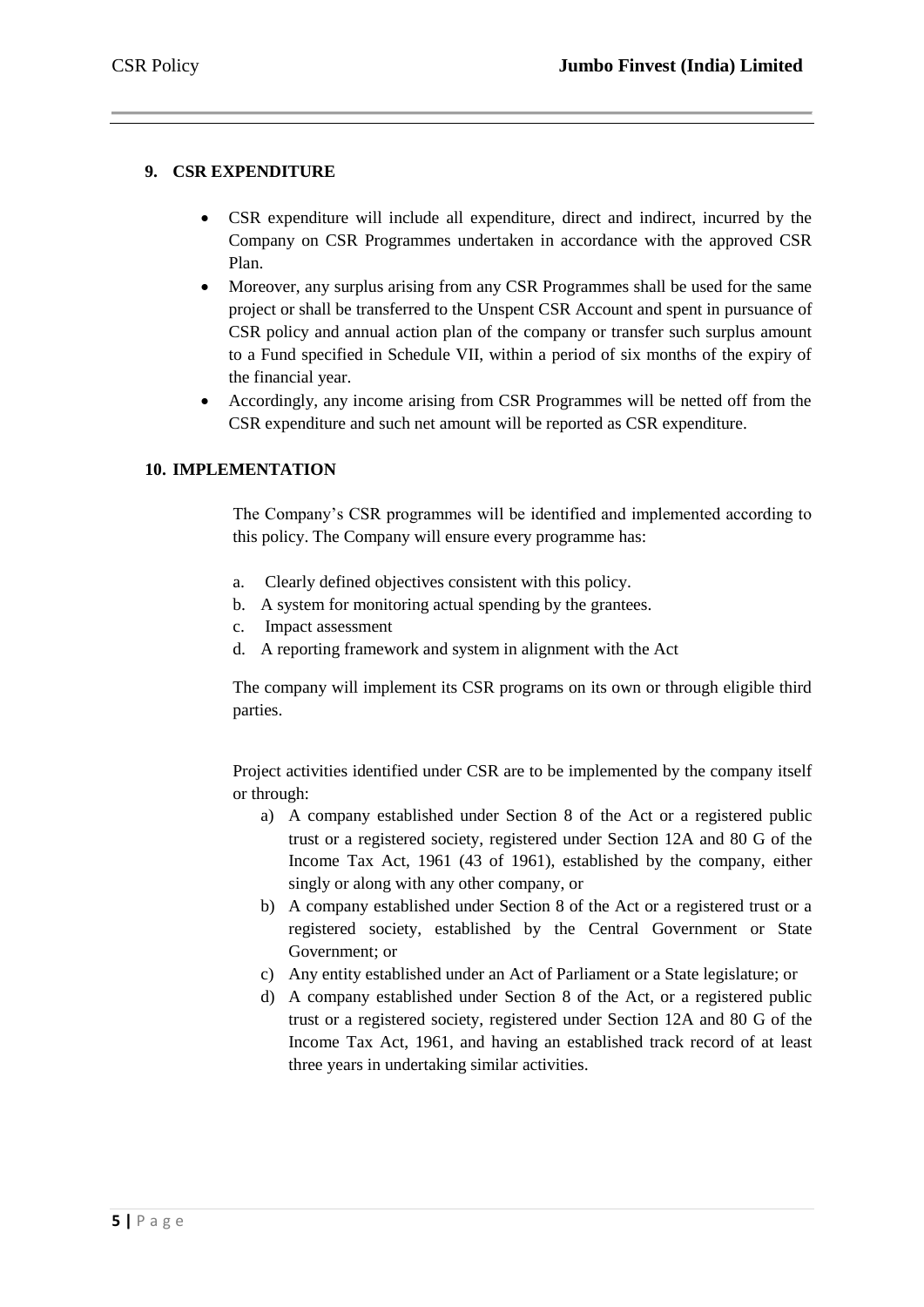# **11. EVALUATION, MONITORING AND REPORTING FRAMEWORK**

#### I. **EVALUATION**

Prospective programmes shall be presented to the CSR Committee for evaluation. The proposals shall set out proposed budget, social need for the programme and benefits expected.

#### II. **MONITORING**

Programme monitoring mechanism will ensure:

• The CSR policy is implemented as per the Act

• The CSR policy is implemented ensuring that all programmes are duly carried out as budgeted

CSR spends will be closely monitored and funds shall be released against verifiable utilizations as per the approved work plans.

#### III. **REPORTING**

The CSR Committee will prepare the annual CSR report and present for approval of the Board. This report will ensure that CSR programmes are being properly documented.

#### **12. TRANSFER OF UNSPENT CSR AMOUNT**

Until a fund is specified in Schedule VII for the purposes of sub-section (5) and (6) of section 135 of the Act, the unspent CSR amount, if any, shall be transferred by the company to any fund included in schedule VII of the Act.".

#### **13. GENERAL**

- In case to any doubt with regard to any provision of the policy and also in respect of any matters not covered herein, a reference to be made to CSR Committee. In all such matters, the interpretation and decision of the Committee shall be final;
- any or all provisions of the CSR policy would be subject to revision/amendment in accordance with the guidelines on subject as may be issued from Government, from time to time;